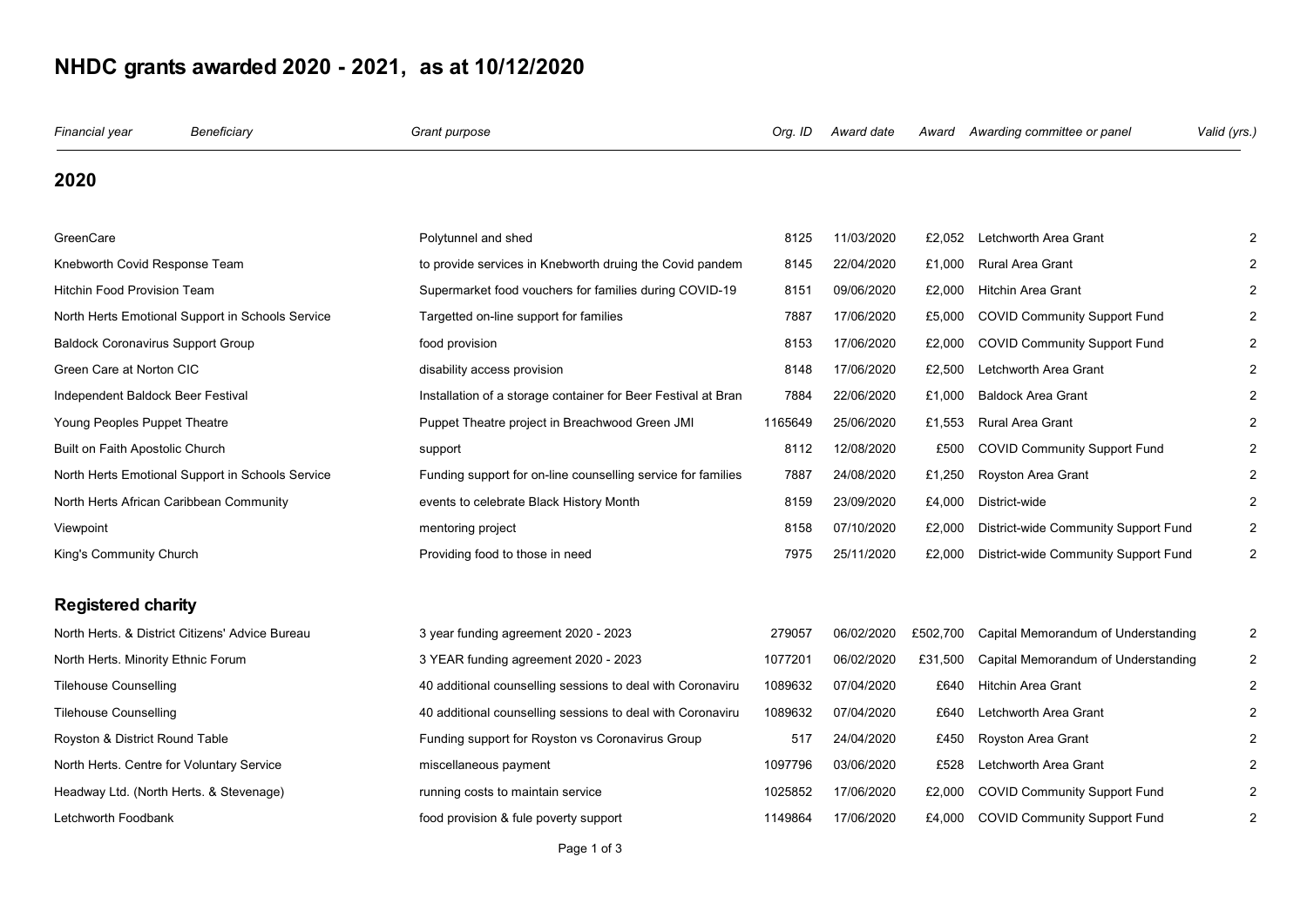## NHDC grants awarded 2020 - 2021, as at 10/12/2020

| Financial year                                  | Beneficiary | Grant purpose                                               | Org. ID | Award date |         | Award Awarding committee or panel    | Valid (yrs.)   |
|-------------------------------------------------|-------------|-------------------------------------------------------------|---------|------------|---------|--------------------------------------|----------------|
| <b>Registered charity</b>                       |             |                                                             |         |            |         |                                      |                |
| Keech Hospice Care                              |             | children's home visits impacted by Covid                    | 1035089 | 17/06/2020 | £1,500  | <b>COVID Community Support Fund</b>  | 2              |
| Howard Garden Social and Daycare Centre         |             | Assistance with the general costs                           | 219715  | 17/06/2020 | £2,400  | <b>COVID Community Support Fund</b>  | 2              |
| Rotary Club of Hitchin Tilehouse                |             | <b>Hitchin Food Provision Team</b>                          | 2002    | 17/06/2020 | £18,265 | District-wide Community Support Fund | 2              |
| Home-Start Hertfordshire                        |             | running costs through Covid impact to maintain service      | 1108837 | 17/06/2020 | £5,000  | <b>COVID Community Support Fund</b>  | $\overline{2}$ |
| The Need Project                                |             | supply of food for food parcels                             | 1157691 | 17/06/2020 | £5,000  | <b>COVID Community Support Fund</b>  | 2              |
| Home Start Royston & S. Cambs.                  |             | Resources for running on-line services                      | 1105385 | 17/06/2020 | £1,885  | <b>COVID Community Support Fund</b>  | 2              |
| Howard Garden Social and Daycare Centre         |             | develop communication despite Covid19 lockdown              | 219715  | 17/06/2020 | £2,504  | <b>COVID Community Support Fund</b>  |                |
| Age UK Hertfordshire                            |             | Provision of IT Equipment to socially isolated older people | 1128267 | 17/06/2020 | £4,000  | <b>COVID Community Support Fund</b>  | 2              |
| North Herts. Multiple Sclerosis Society         |             | costs of inline therapy sessions                            | 8015    | 09/07/2020 | £2,000  | <b>COVID Community Support Fund</b>  | 2              |
| Royston Community Transport                     |             | support costs                                               | 1127052 | 09/07/2020 | £2,000  | <b>COVID Community Support Fund</b>  | 2              |
| Letchworth Centre for Healthy Living            |             | 166 counselling sessions to 28 individuals affected by Covi | 295219  | 09/07/2020 | £5.000  | <b>COVID Community Support Fund</b>  | 2              |
| Hertfordshire Domestic Abuse Helpline           |             | promotional advertising                                     | 8155    | 09/07/2020 | £1,414  | <b>COVID Community Support Fund</b>  | 2              |
| North Herts. Centre for Voluntary Service       |             | purchase of Personal Protection Equipment                   | 1097796 | 12/08/2020 | £3,732  | <b>COVID Community Support Fund</b>  | 2              |
| Garden House Hospice                            |             | Support for Christmas fund-raising                          | 295257  | 23/09/2020 | £2.477  | Letchworth                           | 2              |
| 7th Letchworth Scout Group                      |             | Covid support                                               | 279860  | 14/10/2020 | £760    | Letchworth Area Grant                | 2              |
| Samaritans (North Herts. and Stevenage)         |             | Purchase of Headsets and monitors                           | 219432  | 25/11/2020 | £1,500  | District-wide Community Support Fund | 2              |
| Rotary Club of Hitchin Tilehouse                |             | Hitchin Mental Health Recovery Team                         | 2002    | 25/11/2020 | £5,000  | District-wide Community Support Fund | $\overline{2}$ |
| <b>Parish or Town Council</b>                   |             |                                                             |         |            |         |                                      |                |
| Ickleford Parish Council                        |             | <b>Ickleford Community Larder</b>                           | 1973    | 17/06/2020 | £2,000  | <b>COVID Community Support Fund</b>  |                |
| Kings Walden Parish Council                     |             | Purchase of aircraft Noise Monitoring Equipment             | 1976    | 29/10/2020 | £1,500  | <b>Rural Area Grant</b>              | 2              |
| Unregistered charity                            |             |                                                             |         |            |         |                                      |                |
| PHASE (Providing Help and Support in Education) |             | virtual mentoring sessions to young people in Hitchin       | 7449    | 30/06/2020 | £1.925  | <b>Hitchin Area Grant</b>            | 2              |